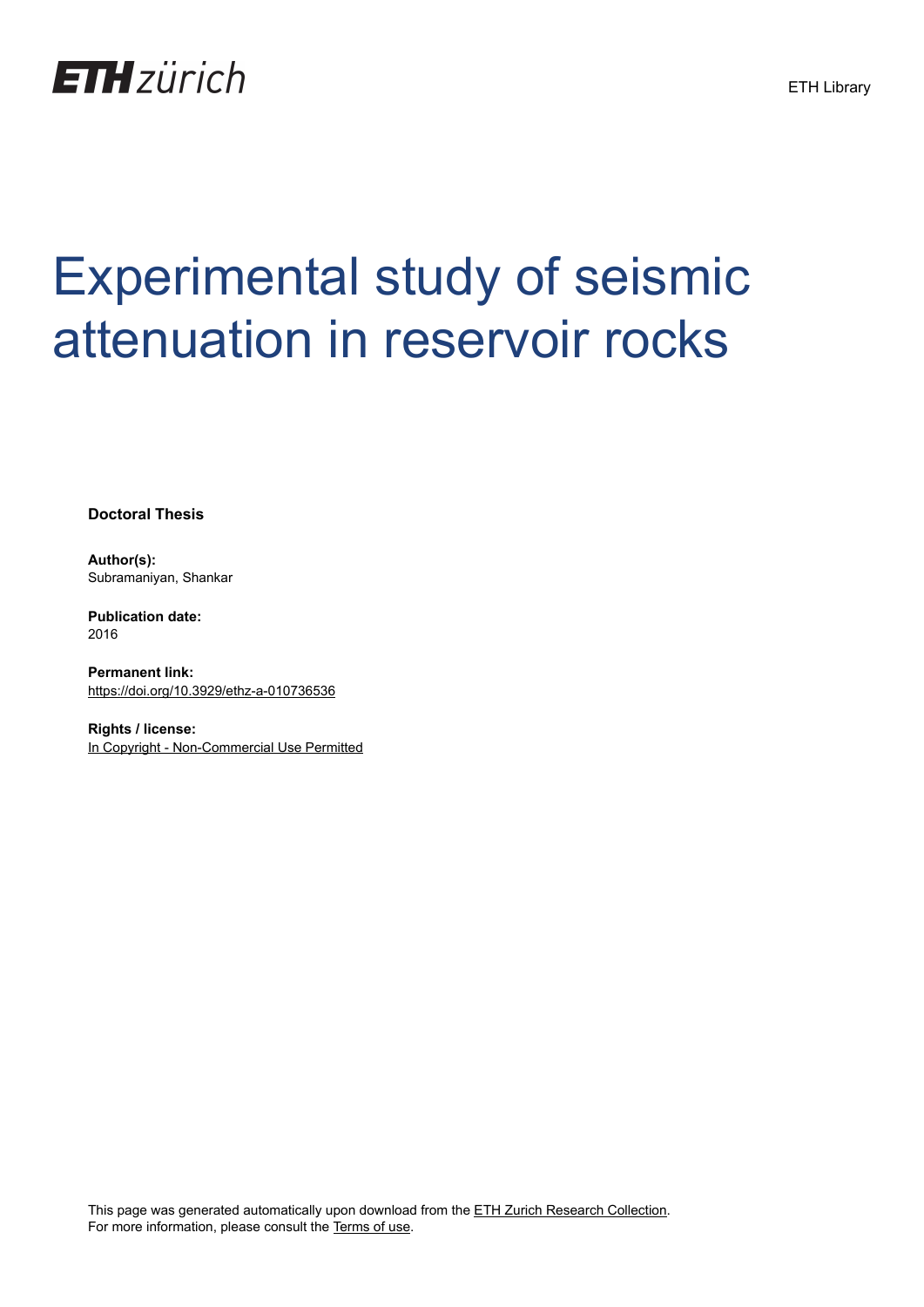ETH-Diss. No. 23456

## **Experimental study of seismic attenuation in reservoir rocks**

DISSERTATION

submitted to

#### ETH ZURICH

#### for the degree of

#### DOCTOR OF SCIENCES

by

#### SHANKAR SUBRAMANIYAN

M.Sc. in Applied Geophysics, TU Delft, ETH Zurich, RWTH Aachen

Date of birth: 18.12.1985

Citizen of India

Accepted on the recommendation of

Prof. Dr. Jean-Pierre Burg ETH Zurich Examiner Dr. Beatriz Quintal University of Lausanne Co-examiner Dr. Claudio Madonna ETH Zurich Co-examiner Prof. Dr. Erik Hans Saenger Ruhr Universität Bochum Co-examiner Dr. Angus Best National Oceanography Centre Co-examiner Southampton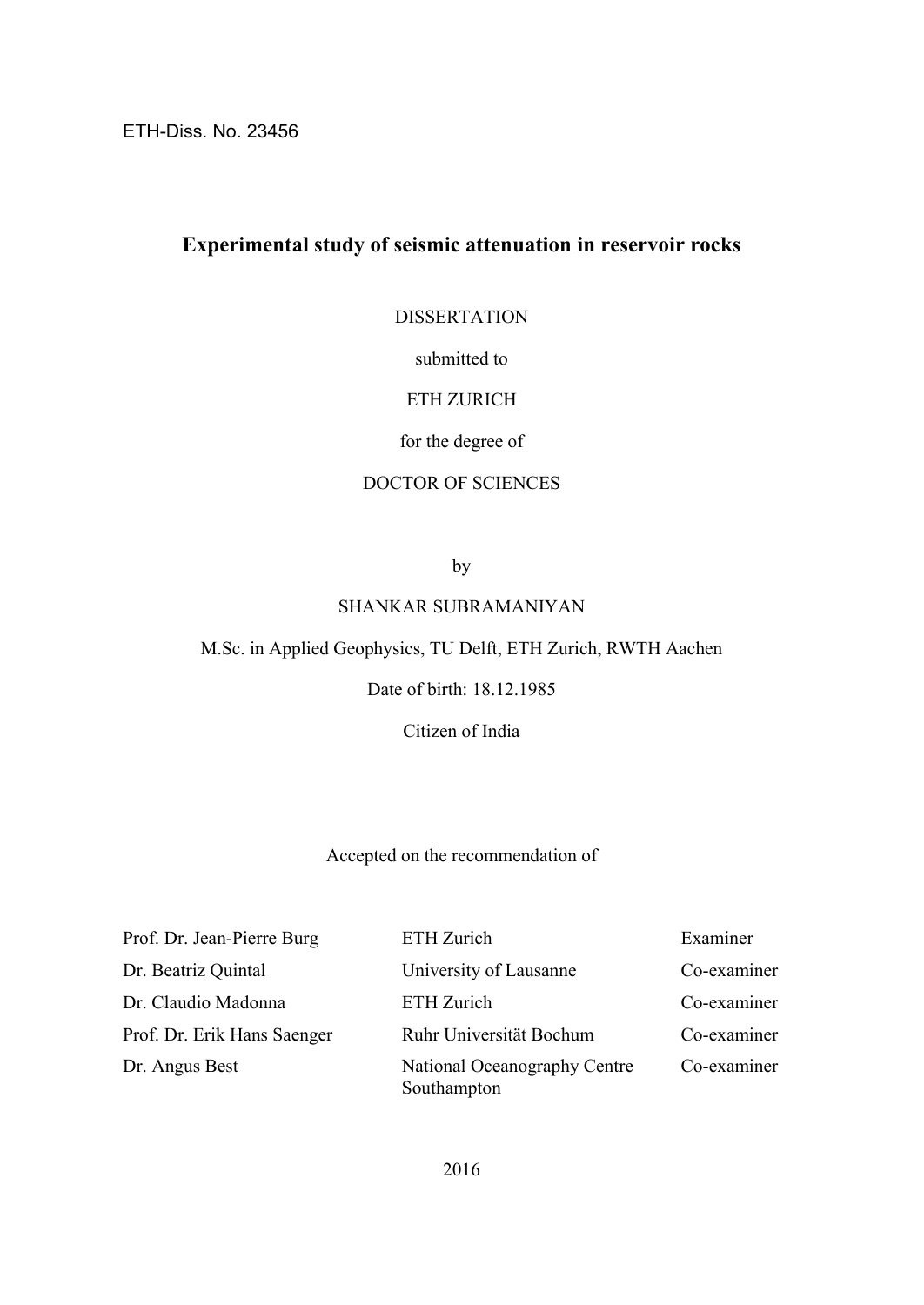### **Summary**

Seismic surveys are widely employed to study the Earth's subsurface for applications that include oil and gas exploration, monitoring of geological sequestration of CO2 and investigation of nuclear waste disposal sites. Ideally, all aspects of the recorded seismic waves, such as amplitude, phase and frequency content could be utilized to infer information about subsurface properties such as permeability, porosity, fluid content and fracture connectivity. Attenuation of seismic waves is the fraction of energy lost due to anelastic absorption and it is known to be strongly dependent on rock/fluid properties. The physical mechanisms causing attenuation determine the relationship between attenuation and rock/fluid properties. In order to determine the predominant physical mechanisms responsible for attenuation in reservoir rocks, i.e., sandstones and carbonates, systematic laboratory studies are necessary.

Laboratory studies in the past have mostly focused on investigating attenuation in sandstones. There is a broad understanding that the high and frequency dependent attenuation observed in sandstones could be attributed to viscous fluid flow occurring in the rock at various scales. In carbonates, the controlling mechanisms are still largely unknown. Hence, more data is needed to deepen the current understanding of attenuation in fluid saturated reservoir rocks. In this thesis, I present several experimental datasets of attenuation and dispersion, acquired in the seismic frequency range (1-100 Hz). The Seismic Wave Attenuation Module (SWAM), which works on the principle of forced oscillation was employed to measure Young's modulus  $(E)$  and the corresponding attenuation  $(1/Q_E)$  in carbonates and sandstones at the confining pressures of 5, 10 and 15 MPa. Though these pressures may seem low when compared to the overburden pressure typical reservoirs are subjected to, since the pore pressure in the reservoir acts against the overburden pressure, the resultant pressure, i.e., the effective pressure is of the order as the confining pressure chosen in the experiments. Attenuation/dispersion was measured in rock samples under dry as well as fluid saturated conditions and mixtures of glycerin and water were used to simulate hydrocarbon oils as they are more viscous than water.

First, an overview of forced oscillation based experimental setups built in the last 30 years and used to measure attenuation in fluid saturated and/or dry reservoir rocks under small strains (10<sup>-8</sup>-10<sup>-5</sup>) is presented. As technical challenges kept the forced oscillation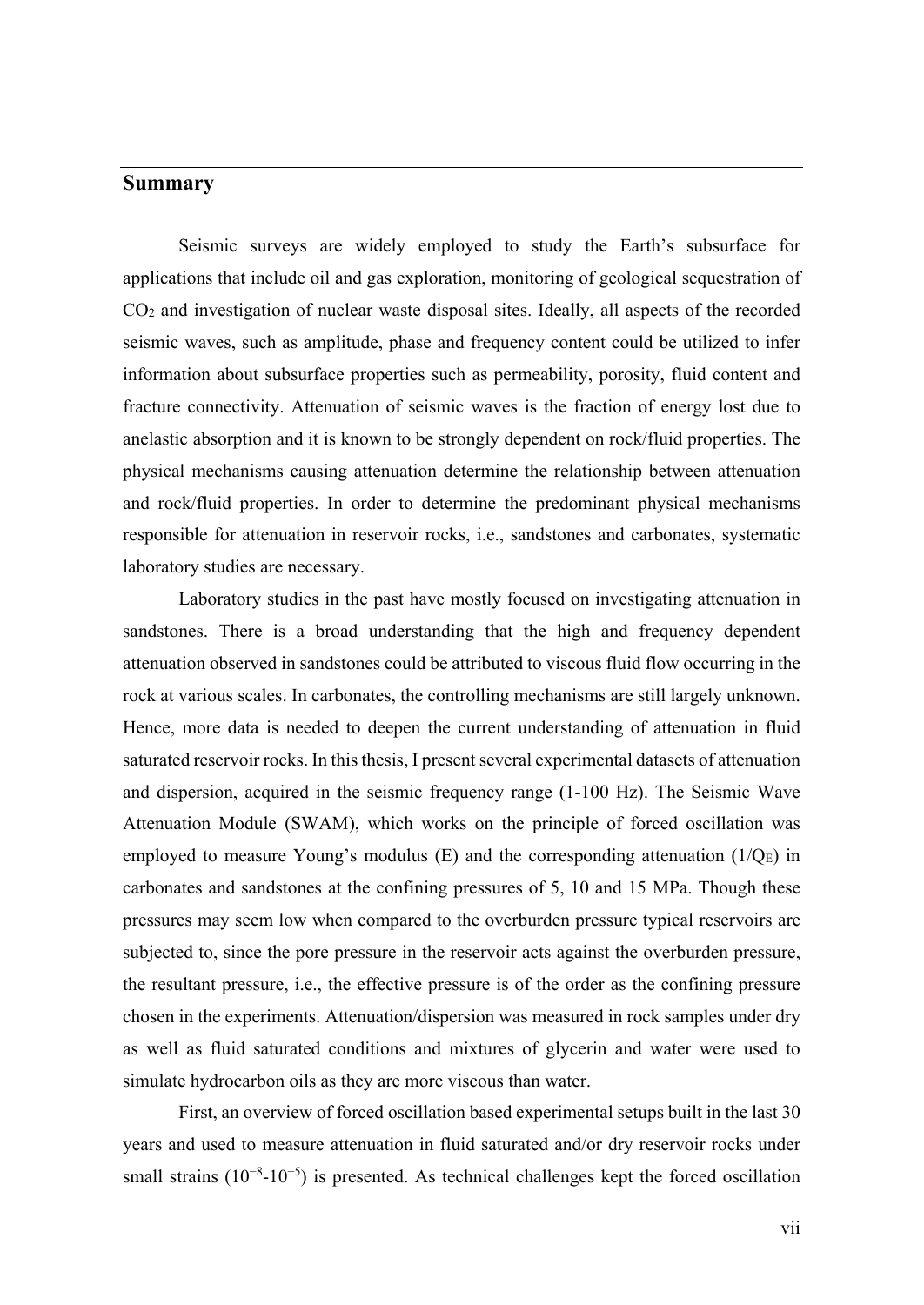technique from being widely used, there is a need for the standardization of devices employing this method and a comparison of existing setups is a step towards it. A brief summary of attenuation measurements is then presented, followed by a discussion of technical aspects to be taken into account while conducting these experiments.

Second, attenuation/dispersion data in a carbonate (porosity: 15.5% and permeability: 45 mD) is presented. To assess the role of pore fluids, the carbonate was partially and fully saturated with water (viscosity: 1 cP) and fully saturated with a glycerinwater mixture (viscosity:  $8 \text{ cP}$ ). Attenuation varied in the range  $\sim 0$ -0.04 for both the dry and fluid saturated cases and increased with an increase in frequency. At any particular confining pressure, the attenuation data seemed to represent the lower flank of a bell-shaped attenuation curve, which shifted to lower frequencies as the confining pressure was increased. This is probably due to the reduction in aspect ratio of the compliant pores in the carbonate, as suggested by the squirt flow mechanism.

Third, attenuation/dispersion data in a Fontainebleau sandstone (porosity: 10%, permeability: 10 mD), including a study of the effect of sample strain on attenuation are presented. At the confining pressure of 5 MPa, the strain effect on attenuation was investigated in the sandstone for 11 different strains across the range  $10^{-6}$  to  $\sim 10^{-5}$ . This comparison showed that a strain of at least  $5\times10^{-6}$  is necessary to obtain a good signal to noise ratio, while a strain as high as  $8\times10^{-6}$  can be applied on the sample without causing nonlinear effects in the rock. At all confining pressures, attenuation in the dry sandstone varied in the range ~0-0.02. Partial and full saturation with water yielded a higher magnitude and frequency dependence of attenuation that can be interpreted as being caused by squirt flow.

Last, attenuation/dispersion data in a Fontainebleau sandstone (porosity:  $8\%$ , permeability: 12 mD), involving a gradual increase in the viscosity of pore fluids are presented. At all confining pressures, while the dry rock exhibited negligible attenuation, partial and full saturation with water (viscosity: 1 cP) led to attenuation values that gradually increased from nearly zero to  $\sim 0.02$  with increasing frequency. The sample was then fully saturated with glycerin-water mixtures of varying viscosities, up to that of glycerin (8, 92, 485 and 1414 cP). At the confining pressure of 5 MPa, a bell-shaped attenuation curve peaking at  $\sim$ 6 Hz with a magnitude of  $\sim$ 0.11 was observed when the sample was fully saturated with glycerin (viscosity: 1414 cP). A decrease in viscosity of the saturating fluid shifted the attenuation curve to higher frequencies and an increase in confining pressure caused a decrease in the overall magnitude of attenuation. The data obtained for glycerin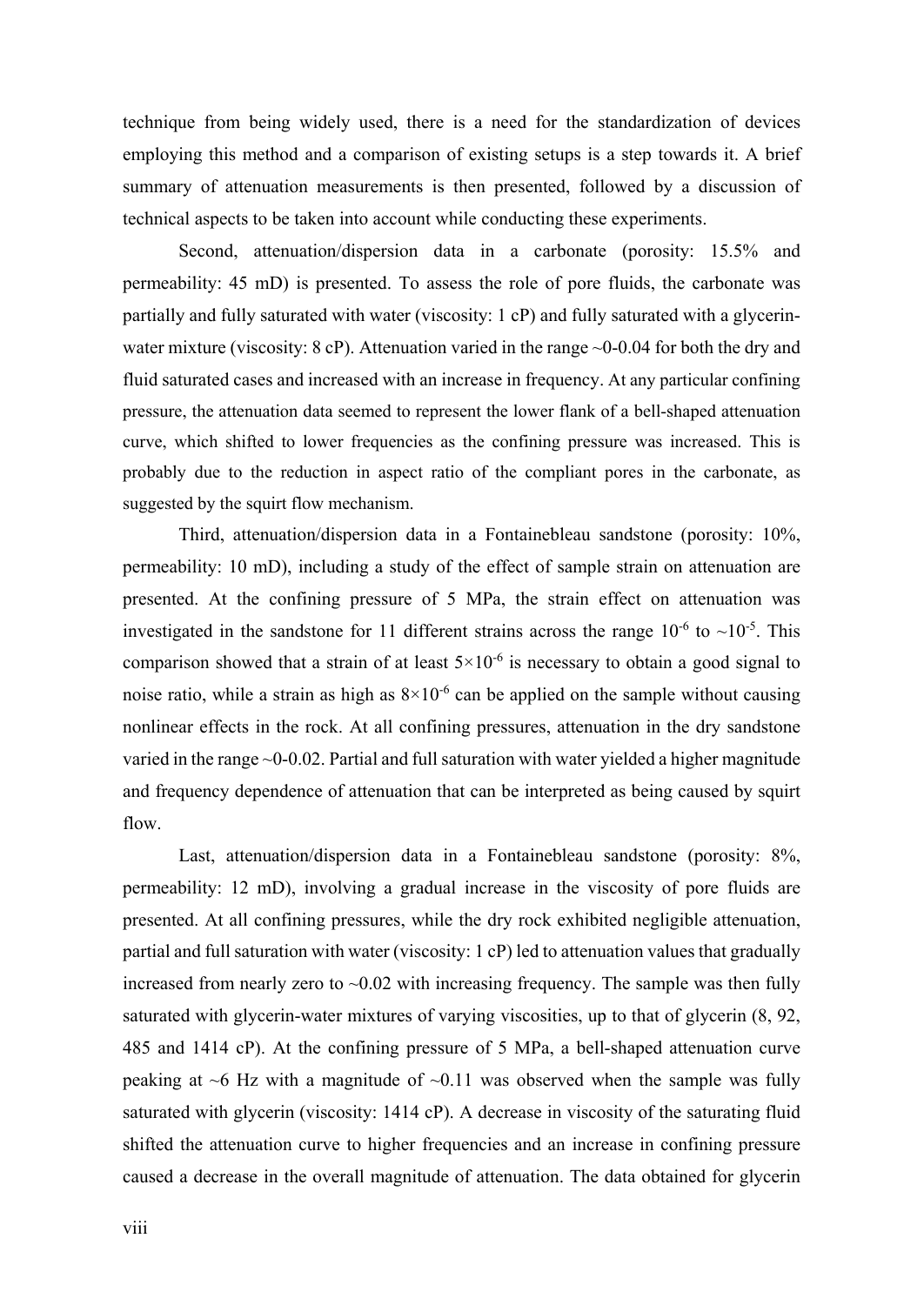was then compared to a simple squirt flow model with sufficient agreement, implying that squirt flow is the dominant mechanism responsible for the observed attenuation. The simple squirt flow model used is based on the assumption of a compliant crack being connected to a stiff pore, as the building block of the pore network. The corresponding rock/fluid parameters required as input for the model were derived using additional ultrasonic velocity data, acquired for the sandstone. Upon the introduction of a Gaussian distribution of aspect ratios for the compliant cracks, the squirt flow model traced the shape of the attenuation/dispersion data for full saturation with glycerin very well, with an offset in magnitude, which decreased with an increase in confining pressure.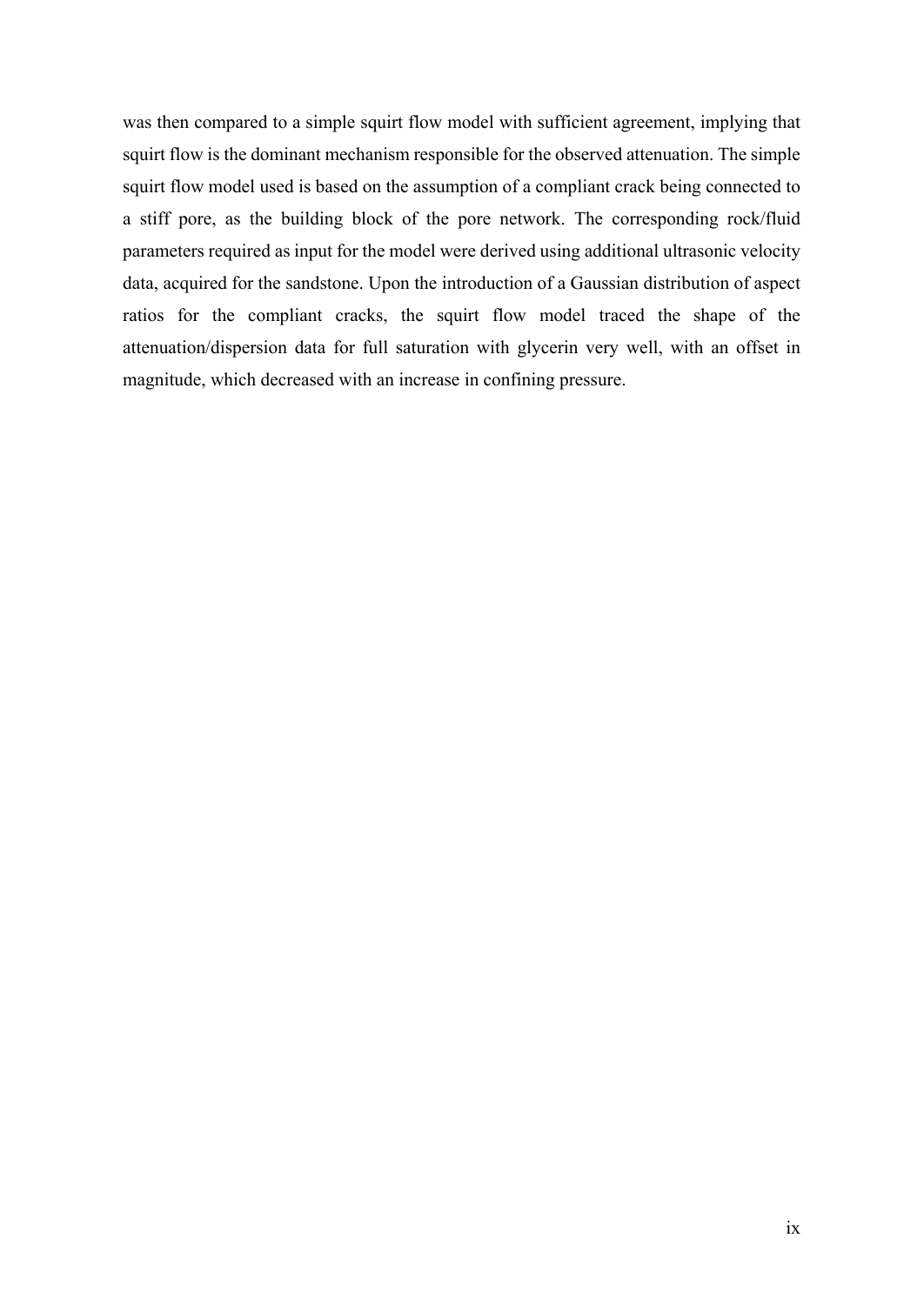# **Zusammenfassung**

Seismische Messungen werden vielfach angewendet um den Erduntergrund mit Hilfe von Schallwellen zu charakterisieren. Solche Messungen kommen zum Beispiel in der Erdöl- und Erdgasexploration, für die Überwachung von geologischer CO2-Bindung oder bei der Erforschung möglicher Endlagerstätten radioaktiver Abfälle zum Einsatz. Um möglichst viel über den Untergrund zu erfahren, wie zum Beispiel Permeabilität, Porosität, Flüssigkeitsgehalt oder die Konnektivität von Klüften, werden idealerweise sämtliche Aspekte des aufgezeichneten seismischen Wellenfelds berücksichtigt, zum Beispiel Amplitude, Phase oder Frequenzgehalt. Unelastisches Materialverhalten führt zur Abschwächung seismischer Wellenenergie. Dieser auch als seismische Dämpfung bekannte Prozess hängt stark von den Gesteins- und Flüssigkeitseigenschaften ab. Dabei spielt der physikalische Prozess, der die seismische Dämpfung hervorruft, eine zentrale Rolle. Um die vorherrschenden physikalischen Prozesse zu bestimmen, die für die seismische Dämpfung in unterschiedlichen Gesteinstypen verantwortlich sind, sind systematische Laborversuche notwendig.

Der Grossteil vergangener Laborversuche haben sich auf die seismische Dämpfung in Sandsteinen konzentriert. Folglich existiert auch ein fundiertes Wissen über die Mechanismen, die für die starke und frequenzabhängige Dämpfung in Sandsteinen verantwortlich sind. In erster Linie ist dies die Bewegung von viskosen Flüssigkeiten auf unterschiedlichen Längenskalen. Im Gegensatz dazu sind die kontrollierenden Mechanismen in Karbonatgesteinen weitgehend unbekannt. Weiterführende Laborversuche sind daher nötig um die seismische Dämpfung in flüssigkeitsgesättigten Reservoirgesteinen besser zu verstehen. In der vorliegenden Doktorarbeit präsentiere ich unterschiedliche experimentelle Datensätze über die seismische Dämpfung und Dispersion im seismischen Frequenzbereich (1-100 Hz). Dabei verwendete ich ein spezielles Labormodul (*Seismic Wave Attenuation Module*; SWAM) um das Elastizitätsmodul (E) und die entsprechende Dämpfung (1/QE) in Karbonatgesteinen und Sandsteinen zu messen. Das SWAM basiert auf dem Prinzip der erzwungenen Oszillation und die Gesteinsproben wurden einem Umgebungsdruck von 5, 10 und 15 MPa ausgesetzt. Die seismische Dämpfung und Dispersion wurde in trockenen sowie in flüssigkeitsgesättigten Gesteinen gemessen und ich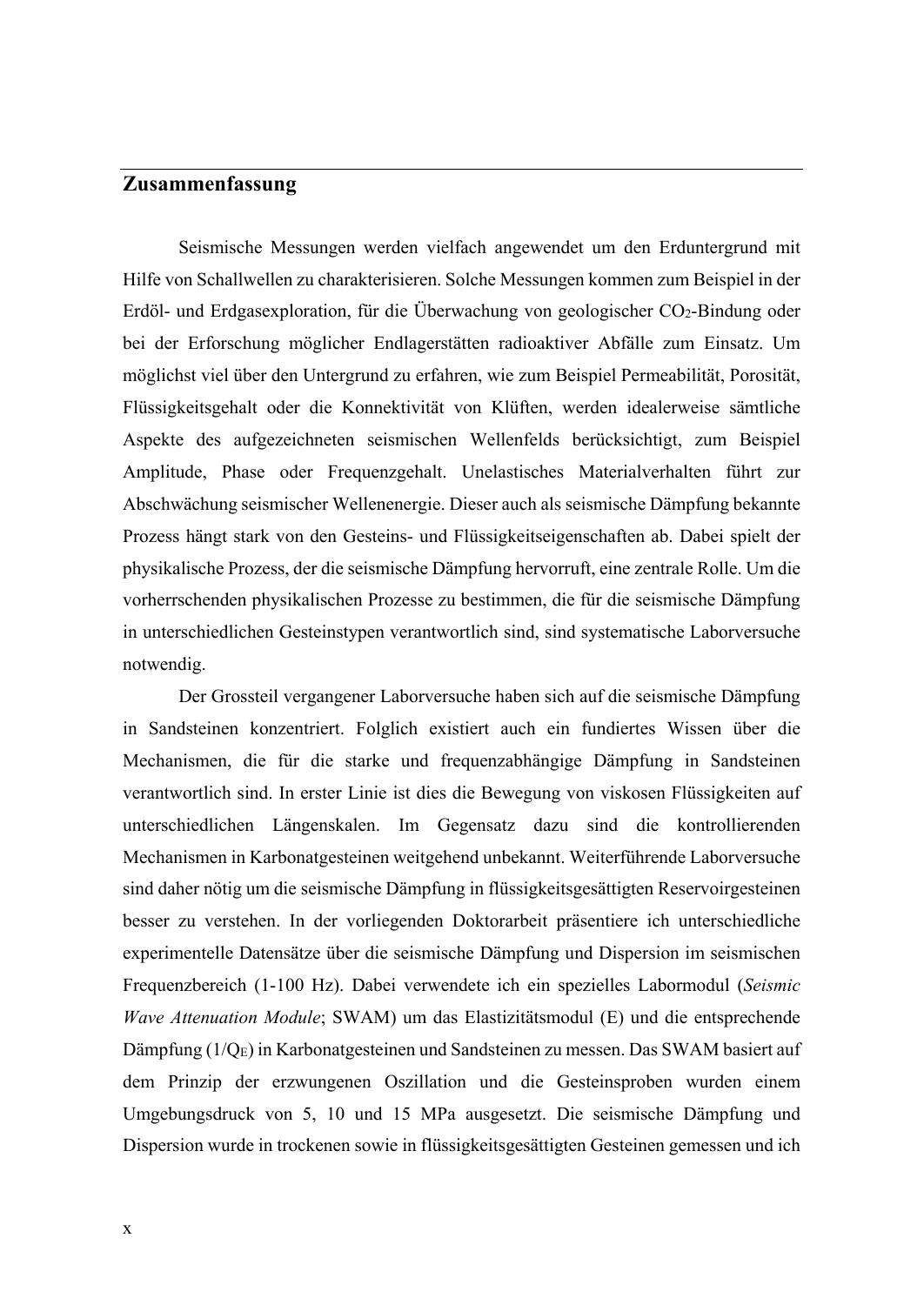verwendete Glyzerin-Wasser-Gemische um Flüssigkeiten mit einer höheren Viskosität als Wasser zu simulieren.

Die Doktorarbeit beginnt mit einem Überblick über Laborexperimente der vergangenen 30 Jahre, welche das Prinzip der erzwungenen Oszillation für seismische Dämpfungsstudien genutzt haben. Diese Experimente haben trockene und/oder flüssigkeitsgesättigte Reservoirgesteine bei kleinen Verformungen (10−8-10−5) untersucht. Technische Hürden verhinderten, dass diese spezielle Labormethode im grossen Stil Verwendung fand. Umso mehr besteht ein Bedarf nach Standardisierung. Meine Vergleichsstudie der existierenden Laborgeräte ist ein erster Schritt in diese Richtung. Des Weiteren fasse ich die existierenden Datensätze über die seismische Dämpfung zusammen und diskutiere die technischen Aspekte, die es bei den jeweiligen Messungen zu berücksichtigen gilt.

Als zweites werden Labordaten zur seismischen Dämpfung und Dispersion in einem Karbonatgestein (Porosität: 15.5% und Permeabilität: 45 mD) präsentiert. Um den Einfluss von Porenflüssigkeiten zu untersuchen, wurde das Karbonat teilweise und vollständig mit Wasser (Viskosität: 1 cP) und ebenfalls vollständig mit einem Glyzerin-Wasser-Gemisch (Viskosität: 8 cP) gesättigt. Die seismische Dämpfung variierte im Bereich ~0-0.04 sowohl für den trockenen als auch den flüssigkeitsgesättigten Zustand. Mit erhöhtem Frequenzen nahm die seismische Dämpfung leicht zu. Bei jedem beliebigen Umgebungsdruck repräsentierten die Dämpfungsdaten die auslaufende Flanke einer glockenförmigen Dämpfungskurve, welche sich zu niedrigeren Frequenzen verschiebt wenn der Umgebungsdruck erhöht wird. Dies ist vermutlich auf die Reduzierung des Länge-Breite Verhältnisses der Mikrobrüche im Karbonate zurückzuführen, wie es der *squirt flow* Mechanismus vorhersagt.

Als drittes werden Labordaten zur seismischen Dämpfung und Dispersion im Fontainebleau Sandstein (Porosität: 10% und Permeabilität: 10 mD) präsentiert. Ferner wurde untersucht ob und wie sich die seismische Dämpfung bei unterschiedlichen Verformungsintensitäten verändert. Dieser Verformungseffekt im Sandstein wurde bei 5 MPa Umgebungsdruck und 11 verschiedene Verformungsintensitäten zwischen 10–6 und  $\sim 10^{-5}$  untersucht. Ein Vergleich zeigt, dass eine Verformung von mindestens  $5 \times 10^{-6}$  nötig ist um ein gutes Verhältnis von Nutz- zu Rauschsignal zu erzielen. Zudem kann eine Verformung von bis zu  $8\times10^{-6}$  angesetzt werden ohne dabei eine permanente Deformation der Gesteinsprobe hervorzurufen. Im trockenen Zustand variierte die seismische Dämpfung bei allen Umgebungsdrucken im Bereich ~0-0.02 ohne erkennbare Frequenzabhängigkeit.